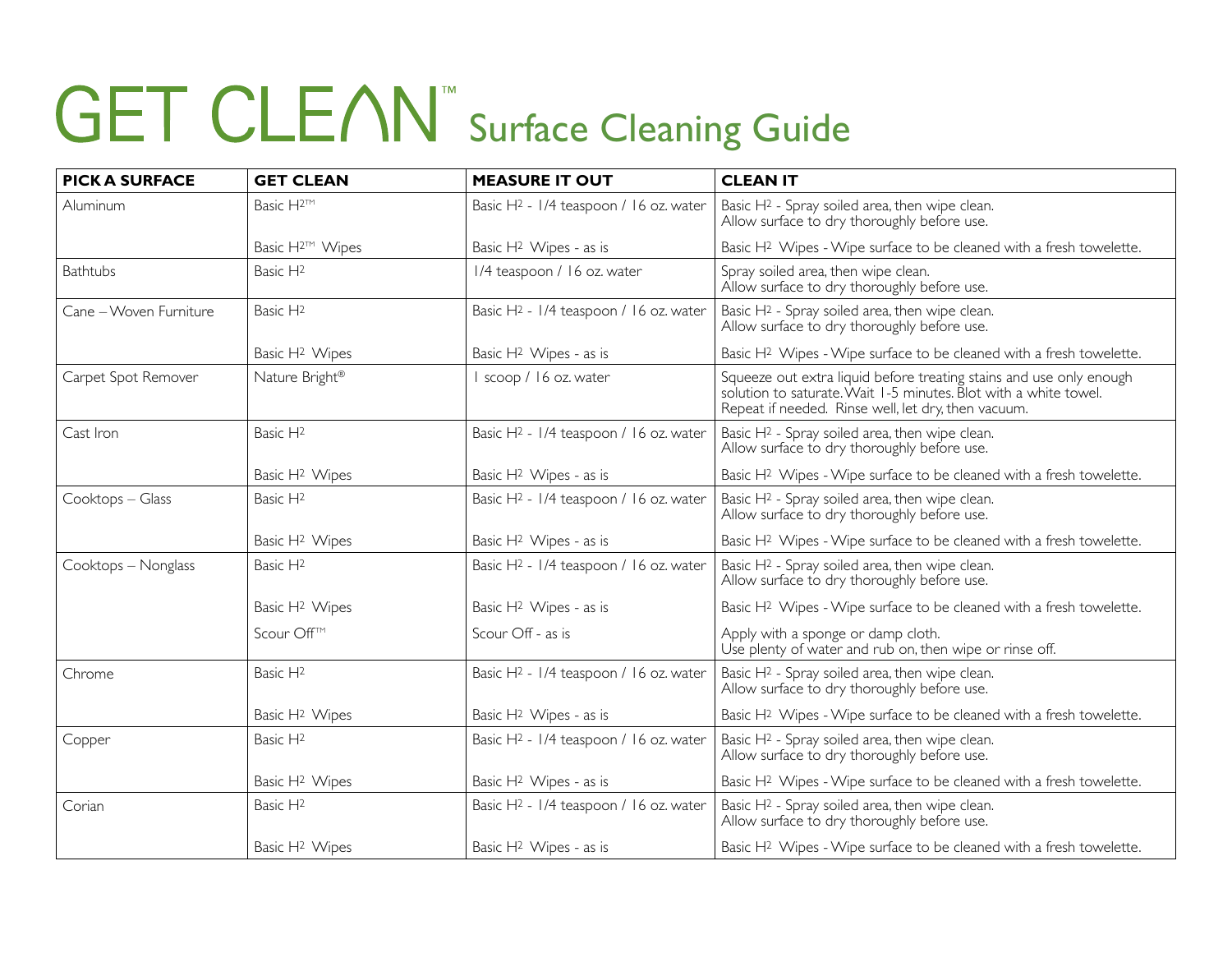| <b>PICK A SURFACE</b> | <b>GET CLEAN</b>           | <b>MEASURE IT OUT</b>                               | <b>CLEAN IT</b>                                                                                                                                                                   |
|-----------------------|----------------------------|-----------------------------------------------------|-----------------------------------------------------------------------------------------------------------------------------------------------------------------------------------|
| Decks                 | Basic H <sup>2™</sup>      | Basic H <sup>2</sup> - 1/4 teaspoon / 16 oz. water. | Basic H <sup>2</sup> - Spray soiled area, then wipe clean.<br>Allow surface to dry thoroughly before use.                                                                         |
|                       | Nature Bright®             | Nature Bright - 2-4 scoops /<br>I gallon water      | Nature Bright - Apply solution directly from bucket or sponge on.<br>Wait 5-30 minutes. Scrub if needed and rinse well with water.<br>Don't allow solution to dry on the surface. |
| Fine Fabrics          | Basic H <sub>2</sub>       | 1/2 teaspoon to a basin<br>of lukewarm water        | Mix into water. Add clothes and soak for 10-30 minutes.<br>Rinse thoroughly and dry per fabric label.                                                                             |
| Floors - No Wax       | Basic H <sub>2</sub>       | I tablespoon / gallon water                         | Apply with a mop. Allow surface to dry thoroughly before use.                                                                                                                     |
| Floors-Wood           | Basic H <sub>2</sub>       | I tablespoon / gallon water                         | Apply with a mop. Allow surface to dry thoroughly before use.                                                                                                                     |
| Formica               | Basic H <sub>2</sub>       | Basic H <sup>2</sup> - 1/4 teaspoon / 16 oz. water  | Basic H <sup>2</sup> - Spray soiled area, then wipe clean.<br>Allow surface to dry thoroughly before use.                                                                         |
|                       | Basic H <sup>2</sup> Wipes | Basic H <sup>2</sup> Wipes - as is                  | Basic H <sup>2</sup> Wipes - Wipe surface to be cleaned with a fresh towelette.                                                                                                   |
| Glass and Windows     | Basic H <sup>2</sup>       | Basic H <sub>2</sub> - 1-2 drops / 16 oz. water     | Basic H <sup>2</sup> - Spray soiled area, then wipe clean.<br>Allow surface to dry thoroughly before use.                                                                         |
|                       | Basic H <sup>2</sup> Wipes | Basic H <sup>2</sup> Wipes - as is                  | Basic H <sup>2</sup> Wipes - Wipe surface to be cleaned with a fresh towelette.                                                                                                   |
| Gold and Gold Plate   | Basic H <sup>2</sup>       | Basic H <sup>2</sup> - 1/4 teaspoon / 16 oz. water  | Basic H <sup>2</sup> - Spray soiled area, then wipe clean.<br>Allow surface to dry thoroughly before use.                                                                         |
|                       | Basic H <sup>2</sup> Wipes | Basic H <sup>2</sup> Wipes - as is                  | Basic H <sup>2</sup> Wipes - Wipe surface to be cleaned with a fresh towelette.                                                                                                   |
| Granite - Sealed      | Basic H <sub>2</sub>       | Basic H <sup>2</sup> - 1/4 teaspoon / 16 oz. water  | Basic H <sup>2</sup> - Spray soiled area, then wipe clean.<br>Allow surface to dry thoroughly before use.                                                                         |
|                       | Basic H <sup>2</sup> Wipes | Basic H <sup>2</sup> Wipes - as is                  | Basic H <sup>2</sup> Wipes - Wipe surface to be cleaned with a fresh towelette.                                                                                                   |
| Grout                 | Scour Off™                 | Full strength                                       | Apply with a sponge or damp cloth.<br>Use plenty of water and rub on, then wipe or rinse off.                                                                                     |
| Gum/Adhesive Residue  | Basic H <sub>2</sub>       | Full strength                                       | Apply directly to gum in hair and massage to remove.<br>Apply to adhesive residue and rub to remove.                                                                              |
| Jewelry               | Basic H <sub>2</sub>       | Basic H <sup>2</sup> - 1/4 teaspoon / 16 oz. water  | Basic H <sup>2</sup> - Spray soiled area, then wipe clean.<br>Allow surface to dry thoroughly before use.                                                                         |
|                       | Basic H <sup>2</sup> Wipes | Basic H <sup>2</sup> Wipes - as is                  | Basic H <sup>2</sup> Wipes - Wipe surface to be cleaned with a fresh towelette.                                                                                                   |
| Knives and Scissors   | Basic H <sup>2</sup>       | Basic H <sup>2</sup> - 1/4 teaspoon / 16 oz. water  | Basic H <sup>2</sup> - Spray soiled area, then wipe clean.<br>Allow surface to dry thoroughly before use.                                                                         |
|                       | Basic H <sup>2</sup> Wipes | Basic H <sup>2</sup> Wipes - as is                  | Basic H <sup>2</sup> Wipes - Wipe surface to be cleaned with a fresh towelette.                                                                                                   |
| Leather               | Basic H <sup>2</sup> Wipes | Basic H <sup>2</sup> Wipes - as is                  | Basic H <sup>2</sup> Wipes - Wipe surface to be cleaned with a fresh towelette.                                                                                                   |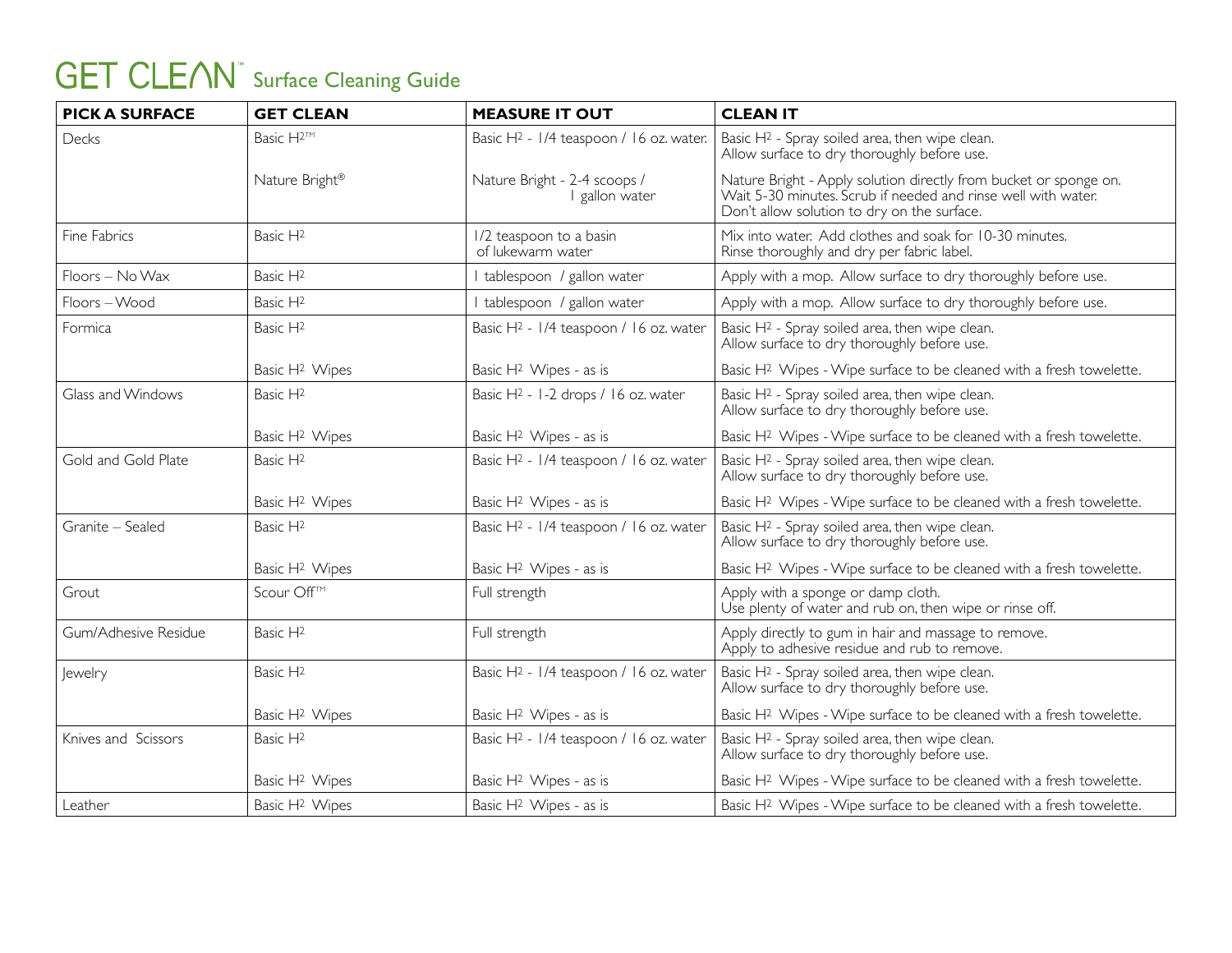| <b>PICK A SURFACE</b>       | <b>GET CLEAN</b>            | <b>MEASURE IT OUT</b>                              | <b>CLEAN IT</b>                                                                                                                                                                   |
|-----------------------------|-----------------------------|----------------------------------------------------|-----------------------------------------------------------------------------------------------------------------------------------------------------------------------------------|
| Linoleum                    | Basic H <sup>2™</sup>       | Basic H <sup>2</sup> - 1/4 teaspoon / 16 oz. water | Basic H <sup>2</sup> - Spray soiled area, then wipe clean.<br>Allow surface to dry thoroughly before use.                                                                         |
|                             | Basic H <sup>2™</sup> Wipes | Basic H <sup>2</sup> Wipes - as is                 | Basic H <sup>2</sup> Wipes - Wipe surface to be cleaned with a fresh towelette.                                                                                                   |
| Marble                      | Basic H <sub>2</sub>        | Basic H <sup>2</sup> - 1/4 teaspoon / 16 oz. water | Basic H <sup>2</sup> - Spray soiled area, then wipe clean.<br>Allow surface to dry thoroughly before use.                                                                         |
|                             | Basic H <sup>2</sup> Wipes  | Basic H <sup>2</sup> Wipes - as is                 | Basic H <sup>2</sup> Wipes - Wipe surface to be cleaned with a fresh towelette.                                                                                                   |
| Microwave Oven - Light Soil | Basic H <sup>2</sup>        | Basic H <sup>2</sup> - 1/4 teaspoon / 16 oz. water | Basic H <sup>2</sup> - Spray soiled area, then wipe clean.<br>Allow surface to dry thoroughly before use.                                                                         |
|                             | Basic H <sup>2</sup> Wipes  | Basic H <sup>2</sup> Wipes - as is                 | Basic H <sup>2</sup> Wipes - Wipe surface to be cleaned with a fresh towelette.                                                                                                   |
| <b>Mirrors</b>              | Basic H <sup>2</sup>        | Basic H <sup>2</sup> - 1-2 drops / 16 oz. water    | Basic H <sup>2</sup> - Spray soiled area, then wipe clean.<br>Allow surface to dry thoroughly before use.                                                                         |
|                             | Basic H <sup>2</sup> Wipes  | Basic H <sup>2</sup> Wipes - as is                 | Basic H <sup>2</sup> Wipes - Wipe surface to be cleaned with a fresh towelette.                                                                                                   |
| Ovens                       | Scour Off™                  | Full strength                                      | Apply with a sponge or damp cloth, use plenty of water -<br>rub on then wipe or rinse off.                                                                                        |
| Paint Brushes               | Basic H <sup>2</sup>        | 1/2 tablespoon / 1/2 gallon water                  | Soak 24 hours; rinse with hot water.                                                                                                                                              |
| Patio Furniture             | Basic H <sub>2</sub>        | Basic H <sup>2</sup> - 1/4 teaspoon / 16 oz. water | Basic H <sup>2</sup> - Spray soiled area, then wipe clean.<br>Allow surface to dry thoroughly before use.                                                                         |
|                             | Basic H <sup>2</sup> Wipes  | Basic H <sup>2</sup> Wipes - as is                 | Basic H <sup>2</sup> Wipes - Wipe surface to be cleaned with a fresh towelette.                                                                                                   |
|                             | Nature Bright®              | Nature Bright - 2-4 scoops /<br>I gallon water     | Nature Bright - Apply solution directly from bucket or sponge on.<br>Wait 5-30 minutes. Scrub if needed and rinse well with water.<br>Don't allow solution to dry on the surface. |
| Porcelain                   | Basic H <sup>2</sup>        | 1/4 teaspoon / 16 oz. water                        | Spray soiled area, then wipe clean.<br>Allow surface to dry thoroughly before use.                                                                                                |
| Silver and Silver Plate     | Basic H <sup>2</sup>        | Basic H <sup>2</sup> - 1/4 teaspoon / 16 oz. water | Basic H <sup>2</sup> - Spray soiled area, then wipe clean.<br>Allow surface to dry thoroughly before use.                                                                         |
|                             | Basic H <sup>2</sup> Wipes  | Basic H <sup>2</sup> Wipes - as is                 | Basic H <sup>2</sup> Wipes - Wipe surface to be cleaned with a fresh towelette.                                                                                                   |
| Sinks                       | Basic H <sub>2</sub>        | Basic H <sup>2</sup> - 1/4 teaspoon / 16 oz. water | Basic H <sup>2</sup> - Spray soiled area, then wipe clean.<br>Allow surface to dry thoroughly before use.                                                                         |
|                             | Basic H <sup>2</sup> Wipes  | Basic H <sup>2</sup> Wipes - as is                 | Basic H <sup>2</sup> Wipes - Wipe surface to be cleaned with a fresh towelette.                                                                                                   |
| Stainless Steel             | Basic H <sup>2</sup>        | Basic H <sup>2</sup> - 1/4 teaspoon / 16 oz. water | Basic H <sup>2</sup> - Spray soiled area, then wipe clean.<br>Allow surface to dry thoroughly before use.                                                                         |
|                             | Basic H <sup>2</sup> Wipes  | Basic H <sup>2</sup> Wipes - as is                 | Basic H <sup>2</sup> Wipes - Wipe surface to be cleaned with a fresh towelette.                                                                                                   |
| Stone                       | Basic H <sup>2</sup>        | Basic H <sup>2</sup> - 1/4 teaspoon / 16 oz. water | Basic H <sup>2</sup> - Spray soiled area, then wipe clean.<br>Allow surface to dry thoroughly before use.                                                                         |
|                             | Basic H <sup>2</sup> Wipes  | Basic H <sup>2</sup> Wipes - as is                 | Basic H <sup>2</sup> Wipes - Wipe surface to be cleaned with a fresh towelette.                                                                                                   |